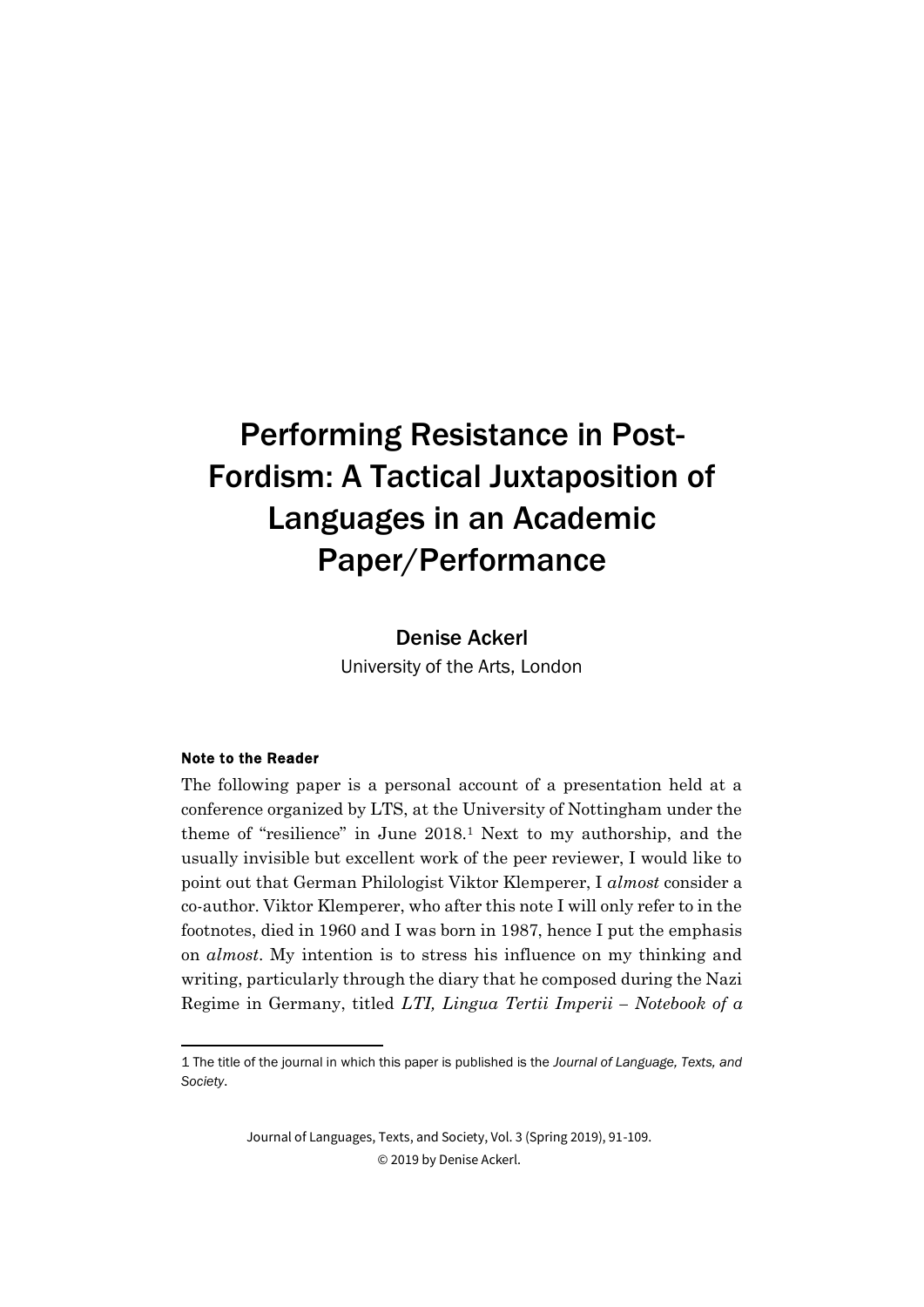|--|--|--|

*Philologist*, first published in 1947.<sup>2</sup> Klemperer, who lived in Dresden, was a professor of Literature and was forced to give up his academic title in 1935 due to his Jewish descent. In the diary, he provides a personal account of how during the Third Reich, propaganda was executed through the use of specific language.

## Thursday  $14<sup>th</sup>$  June 2018 - 2 pm

 $\overline{a}$ 

I am about to start my conference presentation and I feel excited and slightly nervous as I am about to present to the entire conference participants. But it is actually not the full potential of attention that makes me nervous, it is rather the performance / presentation that I am about to give. In fact, I am not entirely sure how much of the presented material is going to be 'authentic' and how much of it is part of a performance.3 In my application to the CFP I wrote:

Journal of Languages, Texts, and Society, Vol. 3 (Spring 2019) **The Community Contract Control** 

<sup>2</sup> Klemperer writes at the beginning of *LTI, Lingua Tertii Imperii – Notebook of a Philologist* (2000) in 1947:

The label LTI first appears in my diary as a playful little piece of parody, almost immediately afterwards as a laconic aide-memoire, like a knot in a handkerchief, and then very soon, and for the duration of this terrible years, as an act of self-defence, an SOS sent to myself. A tag with a nice erudite ring - the Third Reich after all delighted from time to time in the rich sonority of a foreign expression: *Garant* {guarantor} sounds much more persuasive than *Bürge* {supporter}, and *diffamieren* {defame} more impressive than *schlechtmachen* {run down}. (Perhaps some people won't understand such words; they are precisely the ones who are the most vulnerable) LTI: Lingua Tertii Imperii, the language of the Third Reich. (9).

On 24th January 2019, the *BBC* launched a news item titled '*Brexit: Jargon-Busting Guide to the Key Terms'* which can be found here: https://www.bbc.co.uk/news/uk-43470987. Tout se tiens.

<sup>3</sup> On the subject of what is sometimes referred to as sneer quotes, Klemperer (2000) writes in 1947 in his chapter 12 "Punctuation" that:

From time to time it is possible to detect, both amongst individuals and groups, a characteristic preference for one particular punctuation mark. Academics love the semicolon; their hankering after logic demands a division which is more emphatic than a comma, but not quite as absolute a demarcation as a full stop. … Instead the LTI makes exhaustive use of what I would call ironic inverted commas. The simple, primary inverted comma merely denotes the exact words spoken or written by someone else. The ironic inverted comma is not restricted to this neutral form of quotation, instead it questions the truth of what is being quoted, declares that the reported remark is untrue. In rendering that which in spoken language would be expressed by the mere adoption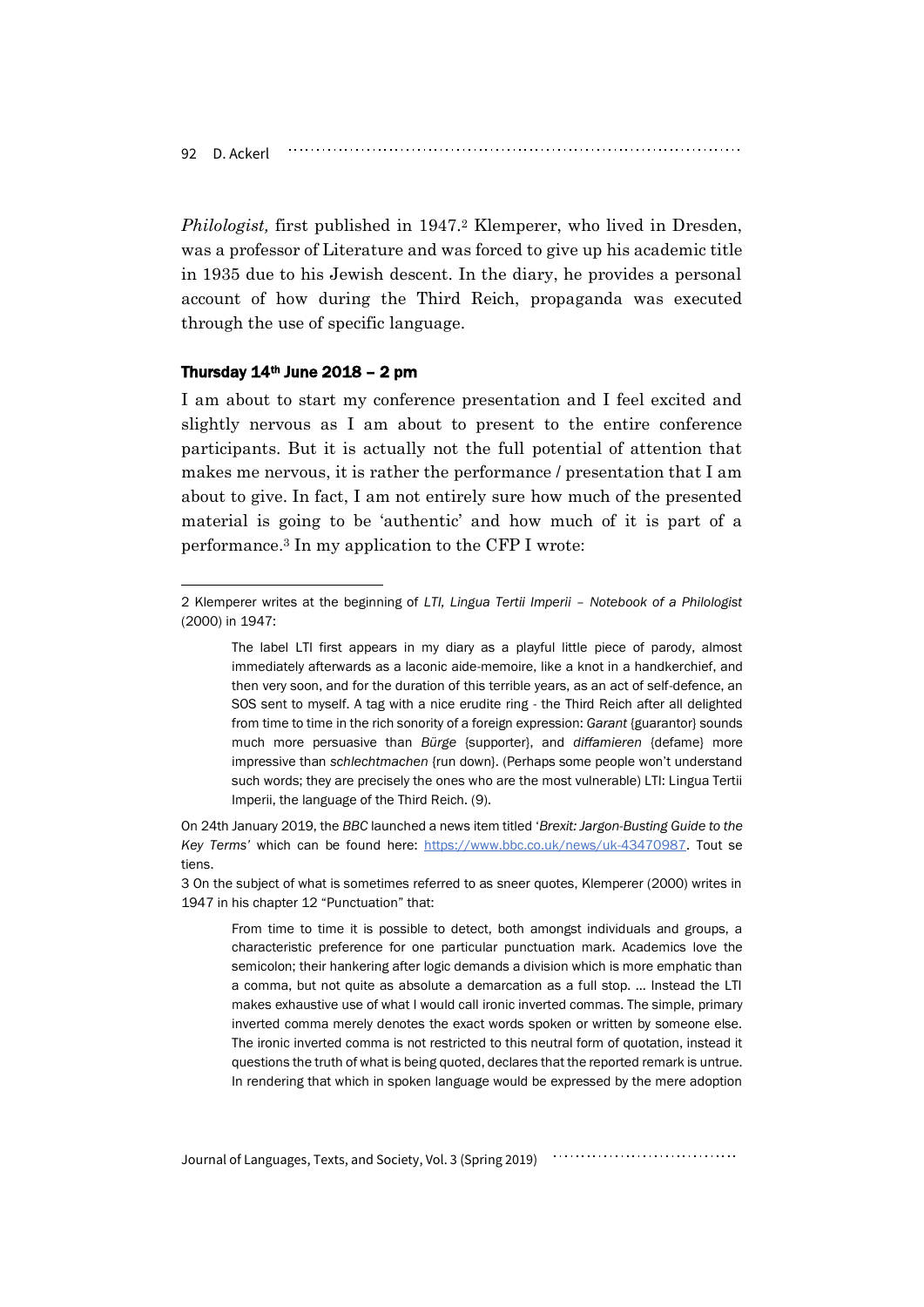For the conference, I would like to present/perform a paper investigating how the exaggerated adaptation of production modes and constant contradiction can create an agonistic space through performance. … Part of my intention here is to use the conference as the site of investigation on how to re-politicize spheres that have been subject to post-Fordist production modes such as academic research. … In the performative talk, I present an analysis of my previous performance pieces in relation to the category of research impact.4

In the context of this paper and the presentation, I am referring to a specific strand of production within post-Fordism: the knowledge economy which is often also referred to as cognitive capitalism. Austrian theorist Gerald Raunig writes in *Factories of Knowledge Industries of Creativity* (2013), that knowledge has become a commodity "which is manufactured, fabricated and traded like material commodities" (18). This new mode of production, that is to a great extent based on immaterial flows, Raunig states, is "*not* necessarily coupled with an improvement of working conditions or a substantialization of cognitive labour" (18). Italian theorists Cristina Fumagalli and Andrea Morini wrote in 'Life Put to Work: Towards a Life Theory of Value' (2010) that this type of production, where the circulation of affect creates value, is causing instability in everyday life (240). According to them, the decreasing distinction between working- and free-time and the unstable

 $\overline{a}$ 

of a sarcastic tone, the ironic inverted comma is closely allied to the rhetorical character of the LTI (73).

<sup>4</sup> Within the LTI the use of abbreviations and repeated use of specific buzzwords played a crucial role in the implementation of fascism in people's minds. Abbreviations, next to the function of introducing efficiency into the language, also create a conspiracy between users. Klemperer (2000) writes in 1947:

No linguistic style prior to Hitler's German had made such as an exorbitant use of this form. The modern contraction always appears with new technology and new organization. And in line with its claim to totality Nazism brings new technology and new organizations into everything. Hence the immense number of abbreviations. However, since this claim to totality also involves an attempt to control people's inner lives, because it aspires to be religion, planting the swastika everywhere, each of its contractions is also related to the old Christian 'fish': Kradschuetze (motorised infantry) or teams of MGs (machine-gunners), members of the HJ or the DAF- everyone is 'sworn into the community (92).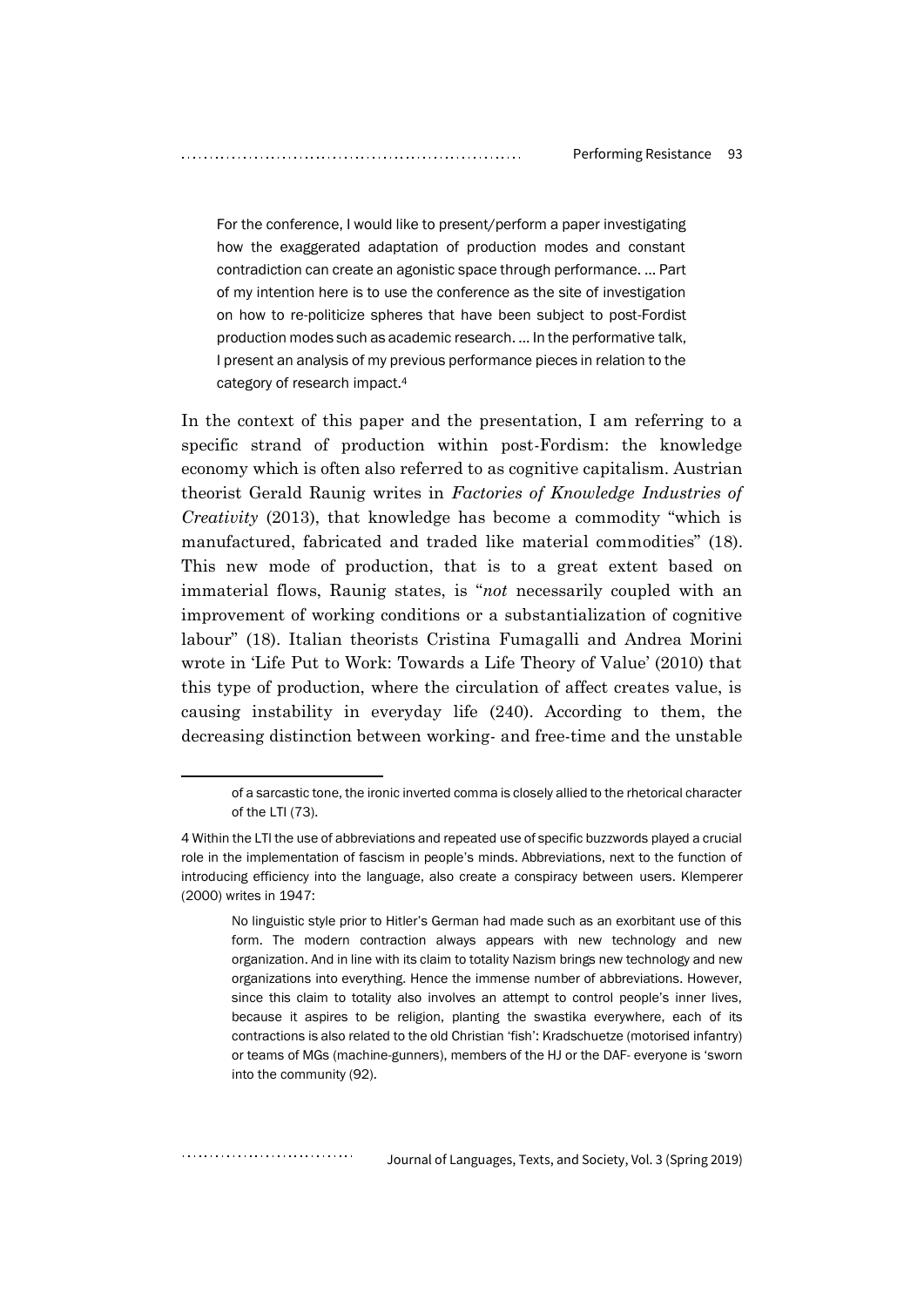frameworks of work relations, simultaneously recall the dualism between (wo)man and machine. This instability and the consequential growing nationalist tendencies that thrive on insecurities, are the subject of my resistance. Gerald Raunig further writes that:

If we ourselves and our forms of subjectivation are the source of machinic subservience, if we ourselves contribute to the modulating university through self-discipline and self-government, then lines of flight can be also drawn on the same field of consistency, which do not necessarily have to serve the machines of the knowledge factory *like that*, not in *that way* (27, original emphasis).

Raunig suggests that the university as the site of subjectivity could be equally the site of its resistance. I chose the conference and this paper as a site within this site. To enable this resistance, I use Chantal Mouffe's *Agonistics: Thinking the World Politically* (2013) and her concept of the agonistic space, which in contrast to an antagonistic space, sits outside a hegemony. The agonistic space should allow a pluralism of positions which are contested in a common space by adversaries and not enemies as in the antagonistic model (7). Compared to the antagonistic model where the reaching of consensus through ratio is at the centre, in the agonistic model, no consensus can be reached because of the counterhegemonic character of the positions (10). Mouffe writes that in this context, art practices have the function to reveal what is suppressed by the current consensus within the hegemony of Post-Fordism which is at the centre of my research (93).

And here in Nottingham, I was about to do this with the help of a PowerPoint presentation, which is the format I have chosen to embrace as a performance artist. I am using it as a power to point, investigate, and juxtapose. In fact, I have been working with the PowerPoint Presentation for over a decade, first in marketing seminars during my business administration degree, then within my fine art degree, which I studied in parallel. The PowerPoint presentation offered a shortcut by combining those two disciplines during my studies in Vienna, making them more efficient and effective. Within the context of the academic presentation, the PowerPoint presentation occupies a certain authority enhanced by the setting of a conference where those presenting are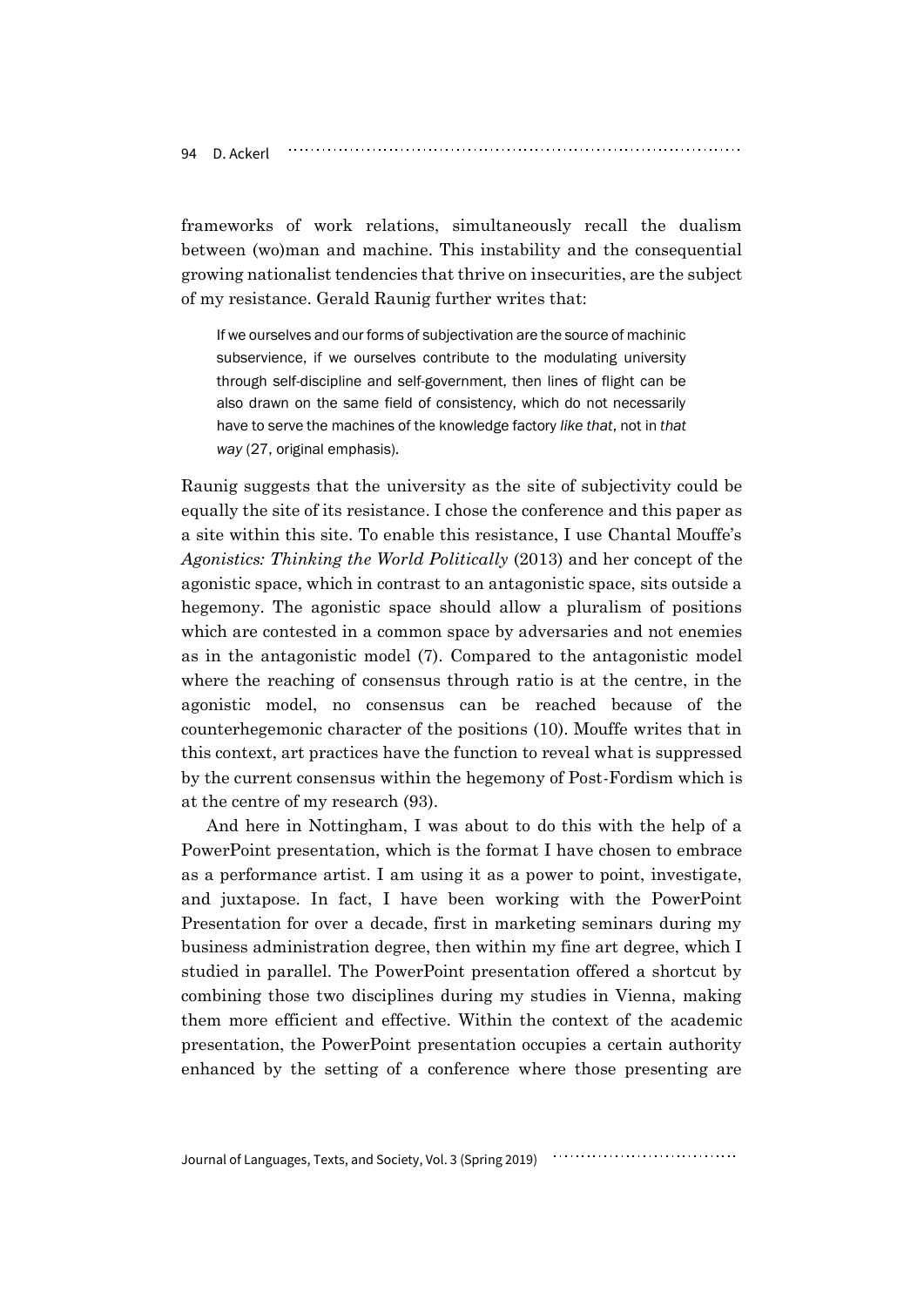selected by an academic community. Once information, data, and statistics become projected onto a wall as part of a talk, they seem to become constative facts.

Recently the so-called PechaKucha, the most virtuosic form of a PowerPoint presentation, is gaining popularity in academic gatherings. Compared to the traditional twenty minutes paper-presentation, in the PechaKucha the presenters have exactly six minutes and forty seconds to present twenty slides with each slide being twenty seconds long, moving along automatically during the presentation. In different tutorials such as on globalcitizen.org, it is recommended to use as little text as possible and mainly refer to visuals instead.5 The growing popularity of the PechaKucha is based on its dynamic, where emphasis is put on a *zackig* style of presentation.*<sup>6</sup>* Teresa Brennan writes in *The Transmission of Affect* (2003), "Rhythm is a tool in the expression of agency … while dissonant sound also separates" (70). Although for this talk I won't be doing a PechaKucha, my style of presentation is *zackig* while trying to create dissonance at the same time.

Today I am wearing my mustard-yellow blazer, a beige top, my smart dark-blue trousers and my Oxford shoes. At the moment, this is my favourite presentation outfit. In a 2017 article in the *Hamburger Abendblatt* focusing on the wardrobe of German Chancellor Angela Merkel, the author Vera Fengler writes:

Angela Merkel is becoming more daring, wearing powerful colours like red or mustard-yellow. For her visit with Donald Trump in Washington, she showed attitude wearing an ice-blue Schoenbach jacket. It seems as though the chancellor was nailing her colours to the mast in election year. Maybe to avoid hiding behind her function, as Der Spiegel recently wrote.

 $\overline{\phantom{a}}$ 

<sup>5</sup> https://globaldigitalcitizen.org/how-to-make-great-presentations-with-pecha-kucha. Last accessed 8th February 2019.

<sup>6</sup> In "Blurring Boundaries" written by Klemperer in 1947 (2000) the *zackig* was an expression primarily used by soldiers in the First World War where everything had to be delivered *zackig* like a salute. He writes that 'anything that conveys a taut and disciplined expenditure of energy is *zackig'* (68*). 'Zackig* literally means jagged, pointed or angular (Zickzack, being the German for ZigZag). Figuratively it can mean smart, brisk, dynamic or zippy (68, footnote by the translator).' Klemperer later refers to how within the LTI the special jagged form of the letters SS represents for him the link between the visual language of the poster and language in narrower sense (69).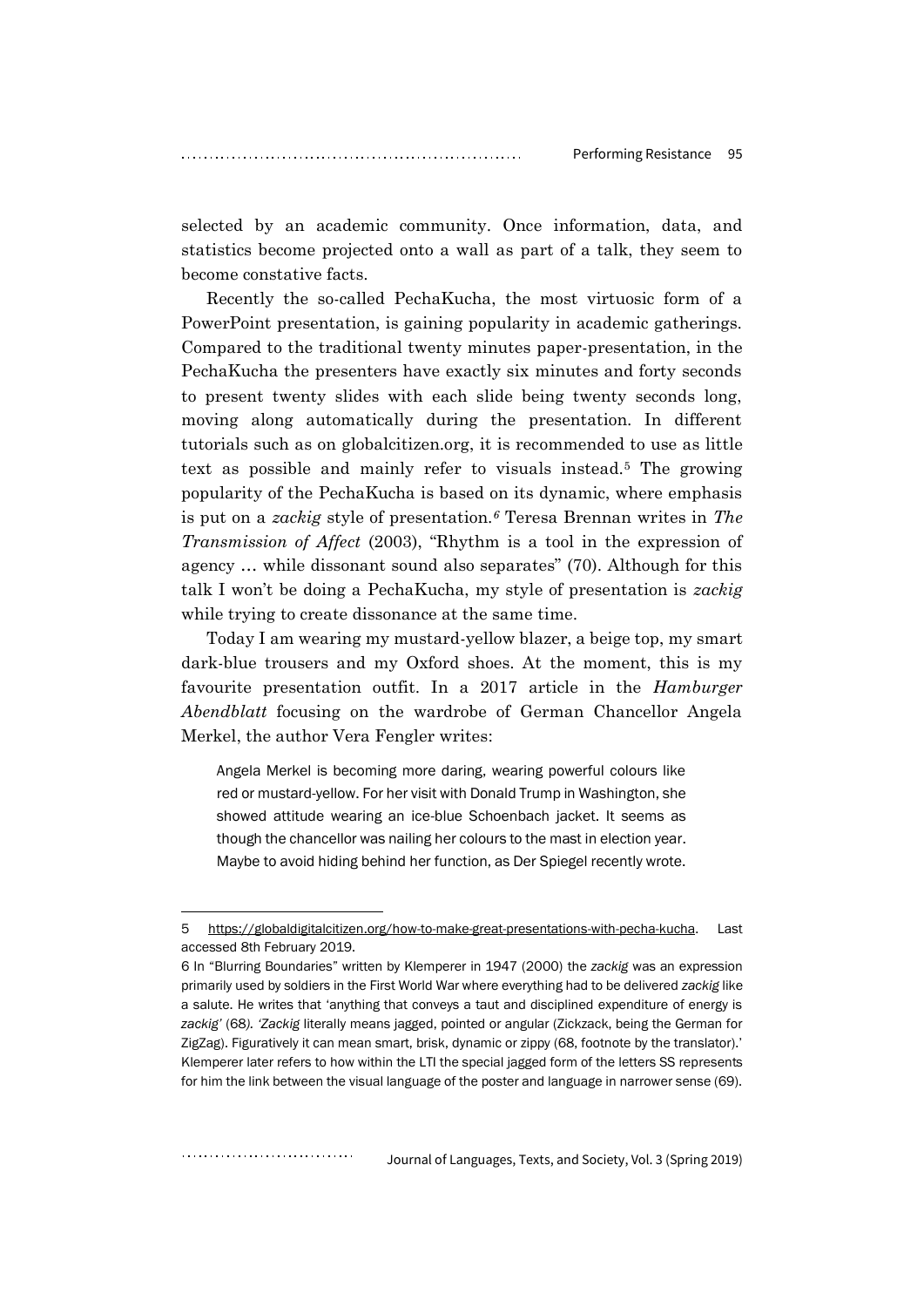| 96 D. Ackerl <u>www.www.www.www.www.www.www.www.www.</u> |  |
|----------------------------------------------------------|--|
|----------------------------------------------------------|--|

"Angela Merkel developed her style by herself. She is the most influential politician in the world. Of course she wants to be recognised" explained Bettina Schoenbach regarding the new fashion awareness of her client.<sup>7</sup>

Before I start my talk, I get introduced by the panel chair, whose professional approach accelerated my excitement and confusion of what I was about to present. Not only did he consult me beforehand on how to say my last name correctly, but he also read my original proposal. In his introduction to the talk, he himself was not sure if the following was going to be a performance or a talk or both? I met this doubt by stating "I consider everything I do within my research a 'performance'''.

My research and that of everyone else in the United Kingdom including the audience of my talk, is subject to performance-based higher education funding.8 Dr Alis Oancea in 'Buzzwords and Values: The Prominence of "Impact" in UK Research Policy and Governance' (2013) asserts that this is rooted in the strategic framework titled *Excellence with Impact*, established by UK Research Councils.<sup>9</sup> Here the so-called

 $\overline{a}$ 

8 In the context of research and the REF, we can recognise a strong focus on 'performance' in various combinations, functioning as the basis for the standards set-out by the REF. Klemperer writes that one decisive characteristic of the *LTI* was that in its entire vocabulary it was dominated by the will to movement and action (226). To this he adds that 'Charlie Chaplin achieved his most comic effect by suddenly abandoning a headlong dash and freezing like a sculpture cast or carved for some vestibul' (227).

9 In chapter 30 "The curse of the superlative" Klemperer (2000) writes in 1947:

<sup>7</sup> The above passage is translated from German into English by the author and amended according to suggestions by the peer reviewer:

*Angela Merkel traut sich mehr, trägt kräftige Farben wie Rot oder Senfgelb. Zum Besuch bei Donald Trump in Washington zeigte sie in einer eisblauen Schoenbach-*Jacke Haltung. Es scheint, als würde die Kanzlerin im Wahljahr Farbe bekennen. *Vielleicht, um nicht hinter ihrem Amt zu verschwinden, wie jüngst "Der Spiegel" schrieb. "Angela Merkel hat ihren Stil selbst entwickelt. Sie ist die einflussreichste Politikerin der Welt. Natürlich muss sie wahrgenommen werden", erklärt Bettina Schoenbach das neue modische Selbstbewusstsein ihrer Kundin (Fengler, 2017).*

The numerical superlative can also be arrived from another angle: 'unique' is just as much a superlative as a thousand. A synonym for extraordinary, and stripped of its numerical significance, the word became, in Neo-Romantic philosophy and literature at the end of the First World War, a fashionable expression with a whiff of the aesthete about it; it is used by people who set great store by exclusive elegance and stylistic originality, such as Stefan Zweig and Rathenau. (219)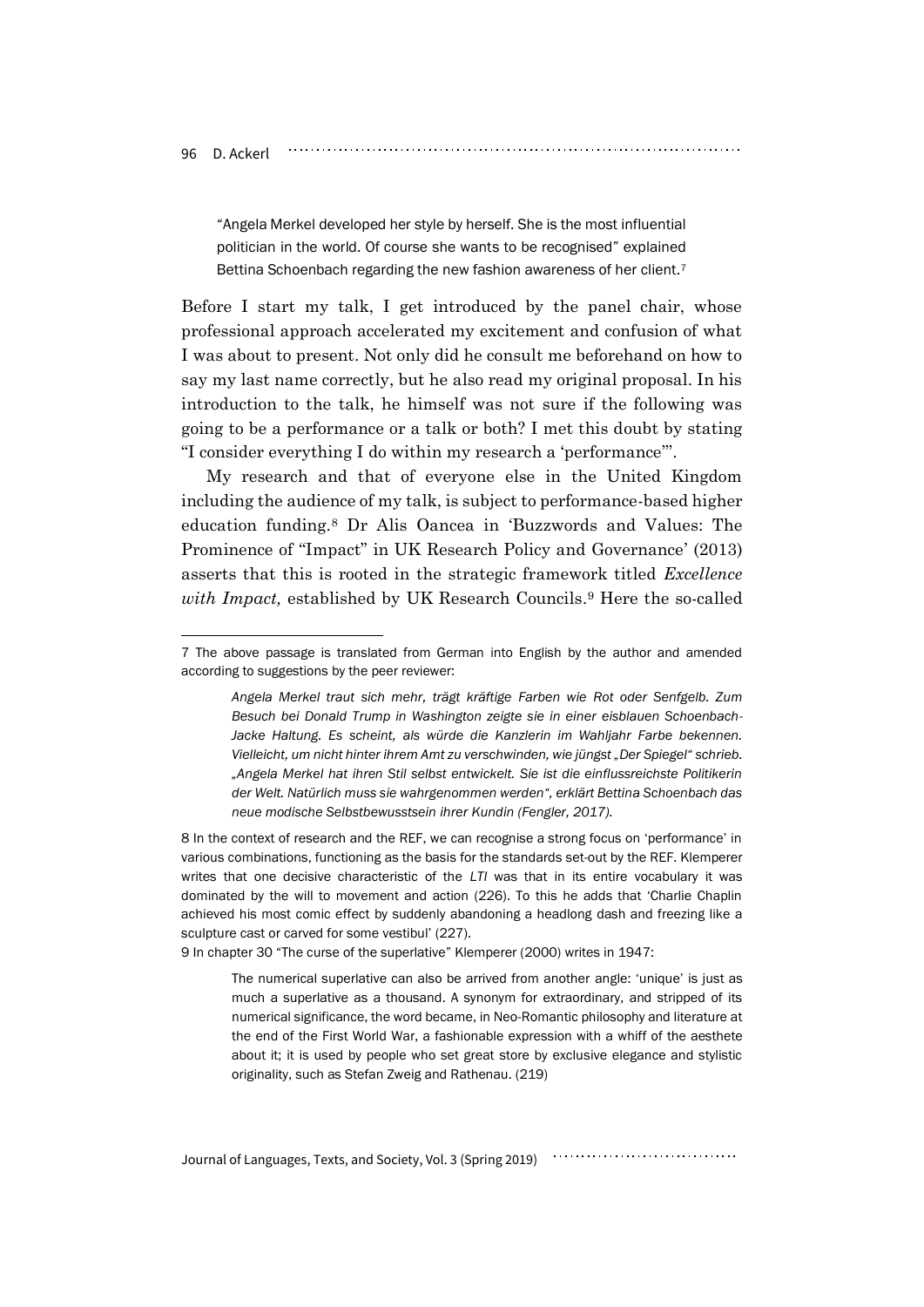REF offers the central guiding principles through which all academics have to show how their research creates 'impact' which is defined as 'an effect on, change or benefit to the economy, society, culture, public policy or services, health, the environment or quality of life, beyond academia' (REF 2011). In performance art, the measurement of impact is often reduced to audience-numbers but performance-based research measurement is significantly more complex. In my practice, 'impact' in regards of my intentions and standards of the REF could collide. It is the origin of this category that I am trying to contest in my research but not the category as such. Oancea writes that:

The current focus on the impact of research beyond academia – while clearly the buzzword of the moment in UK research policy – has complex roots in policy discourses around wealth creation, user relevance, public accountability, and evidence-based decision-making … Given this complexity, a grudging consensus is currently being forged around the importance of strengthening the connections between academic and non-academic contexts, while controversy continues around performance-based higher education funding and the extent to which universities ought to be held accountable by the government (on behalf of the taxpayer) for the non-academic implications and outcomes of their research (Oancea).

Oancea further explains that "research funding is no longer defined in policy circles as a long-term investment in intrinsically worthwhile activities. Rather, in what is described as a knowledge and innovation economy, research is expected to make a case for funding in terms of external value".

In the twenty minutes presentation that I am about to start, I will present examples of my performances produced during my practicebased research. In my presentation I will acknowledge their partly-failed compliance with:

- the standards of knowledge and innovation economy in terms of external value and
- my intentions of creating an agonistic space that sits outside the hegemony of post-Fordist production.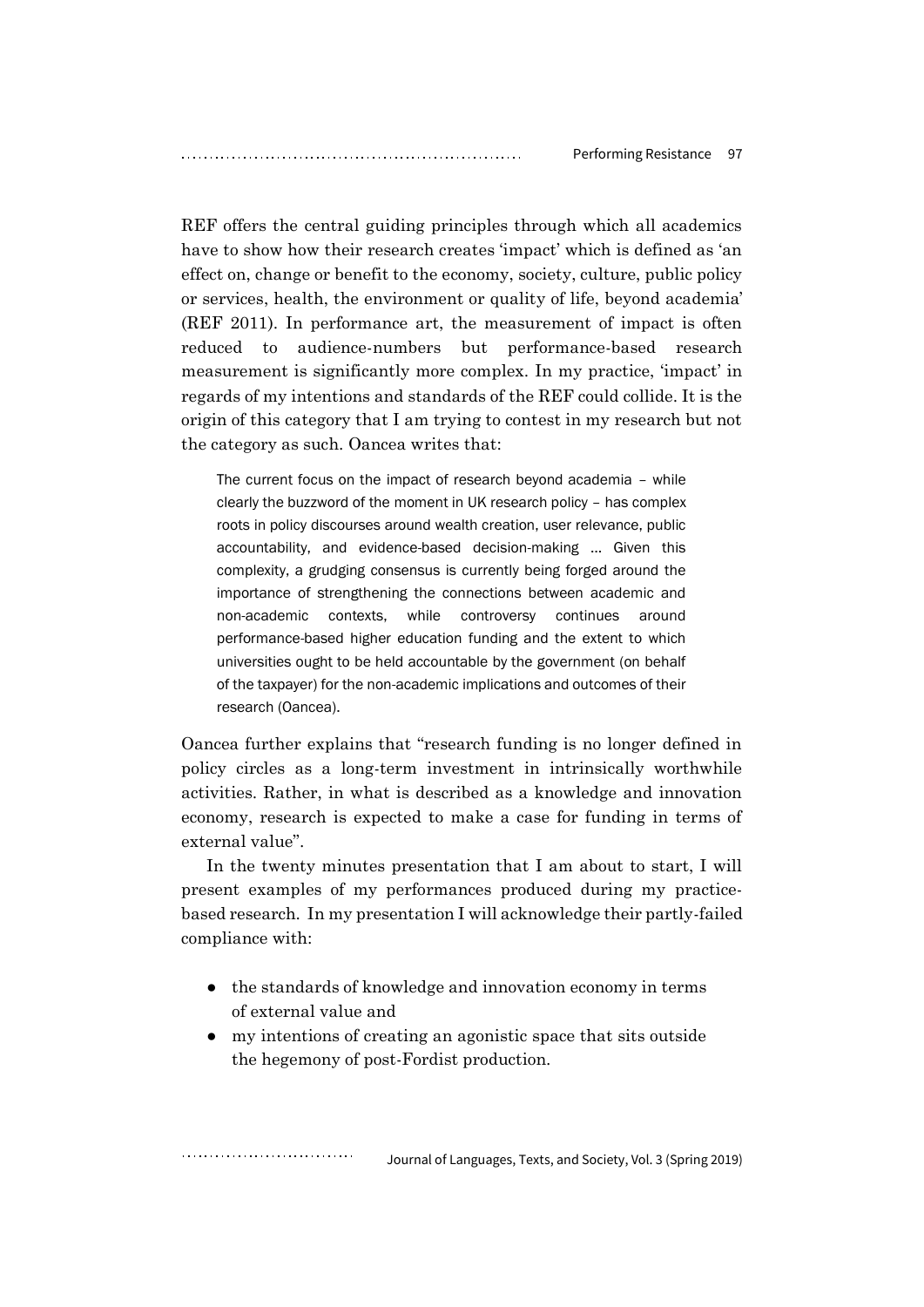98 D. Ackerl

# **Slide 1: Strategies of resistance in the digital space: a feminist performance perspective in a post-Fordist economy**

## **Slide 2: Overview**

- Introduction of Key Concepts
- Aims
- Practice
- Conclusion

## **Slide 3: What is this resistance against?**

# Depoliticisation of the on and offline space  $\rightarrow$  *communicative capitalism* **(Dean 2005)**

Here I am specifically referring to Jodi Dean and her 2005 paper titled 'Communicative Capitalism: Circulation and the Foreclosure of Politics'. As early as 2005, Dean argues that online political activity has replaced real political action as it acts on our behalf; we end up in a state of "interpassivity"; we think we are active while we are not (60). Tweeting against Donald Trump is an example, where everyone is very actively tweeting against him, re-affirming his influence while simultaneously generating value in a post-Fordist economy through the circulation of affects.

## **Growing nationalist tendencies**

Dean also states that we are experiencing a shift away from the focus on content towards circulation as the main indicator of value and relevance in communicative capitalism. The most outrageous, even though potentially untrue 'facts', generate more value on social media. As Dean writes in a later paper in 2010, called 'Affective Networks', this particularly benefits right wing movements, as they thrive on montage and insecurity (Dean 29).

# **Precarisation of female workforce** → *feminization of labor*  **(Morini 2007)**

Part of the insecurity that right wing movements thrive on is the increased precarisation of work relations, which Cristina Morini

Journal of Languages, Texts, and Society, Vol. 3 (Spring 2019) **The Contain Container**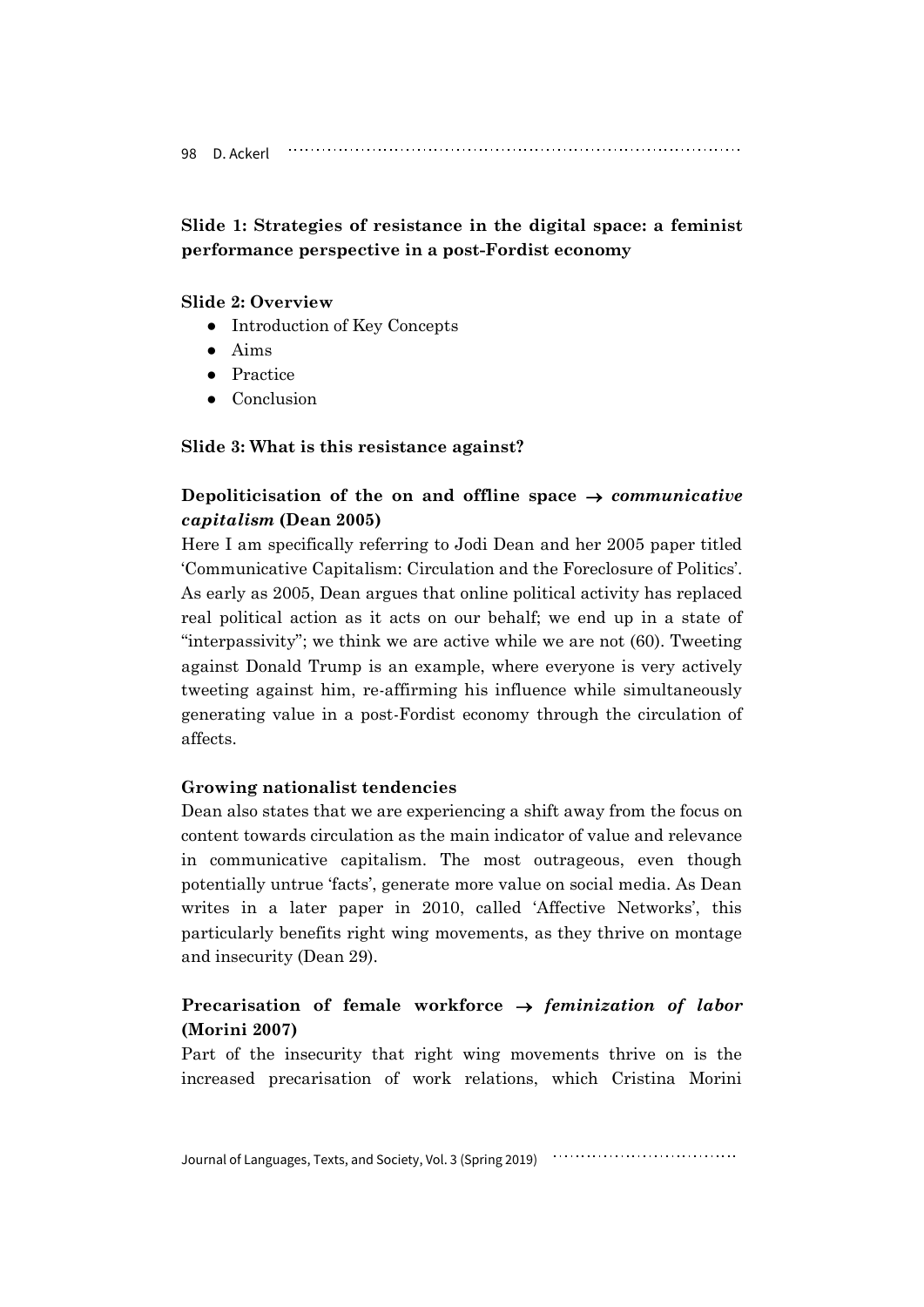discussed in 'The Feminization of Labor in Cognitive Capitalism' in 2007. Unstable work relations shift responsibilities from employers to individuals and increase competitiveness. In the case of knowledge workers, new forms of impact metricisation, such as twitter follower numbers, are contributing to a highly competitive and individualised form of competition.10 These new measurement tools reward immediate response, require flexibility and constant availability, which is not available to everyone, for example those with caring responsibilities.

The question remains, how do I intend to create this resistance?

In my research I investigate two specific strategies; overidentification and opacity through which, in their combination, I hope to create an agonistic space as the location for the resistance.

#### **Slide 4: Over-identification**

 $\overline{a}$ 

Over-identification was first coined by Slavoj Žižek, in his book *The Universal Exception: Selected Writings, Volume Two* from 1993, to describe the work of the Slovenian Avant Garde music group Laibach. Since their beginnings in the 1980s, Laibach have adopted an overtly totalitarian aesthetic to formulate a critique of totalitarianism. It is based on the intention that to create critique you become the subject of critique by fully immersing oneself in it. The Dutch research collective BAVO, in their essay 'Always Choose the Worst Option - Artistic Resistance and the Strategy of Over-Identification' (2007) base it on a notion that was marked by the Austrian satirist Karl Krauss. In the context of uprising of fascism in the 1930s, he supposedly said that "between two evils, I refuse to choose the lesser" (BAVO, 28).<sup>11</sup> I engage with this strategy by fully adopting the aesthetics as well as modes of operandi of my subjects of critique, while juxtaposing them with different positions and languages to reveal what is suppressed by the consensus created through their usage. Over-identification is most successful as a

<sup>10</sup> This was pointed out during a talk by Dr Jamie Woodcock at Westminster University (London, UK) on 31st January 2017, in the workshop *Academic Labour, Digital Media and Capitalism.*

<sup>11</sup> On December 19th 2019, during a parliamentary debate on the Brexit deal suggested by British Prime Minister Theresa May, Jeremy Corbyn states: "The Prime Minister is making us choose the lesser between two evils."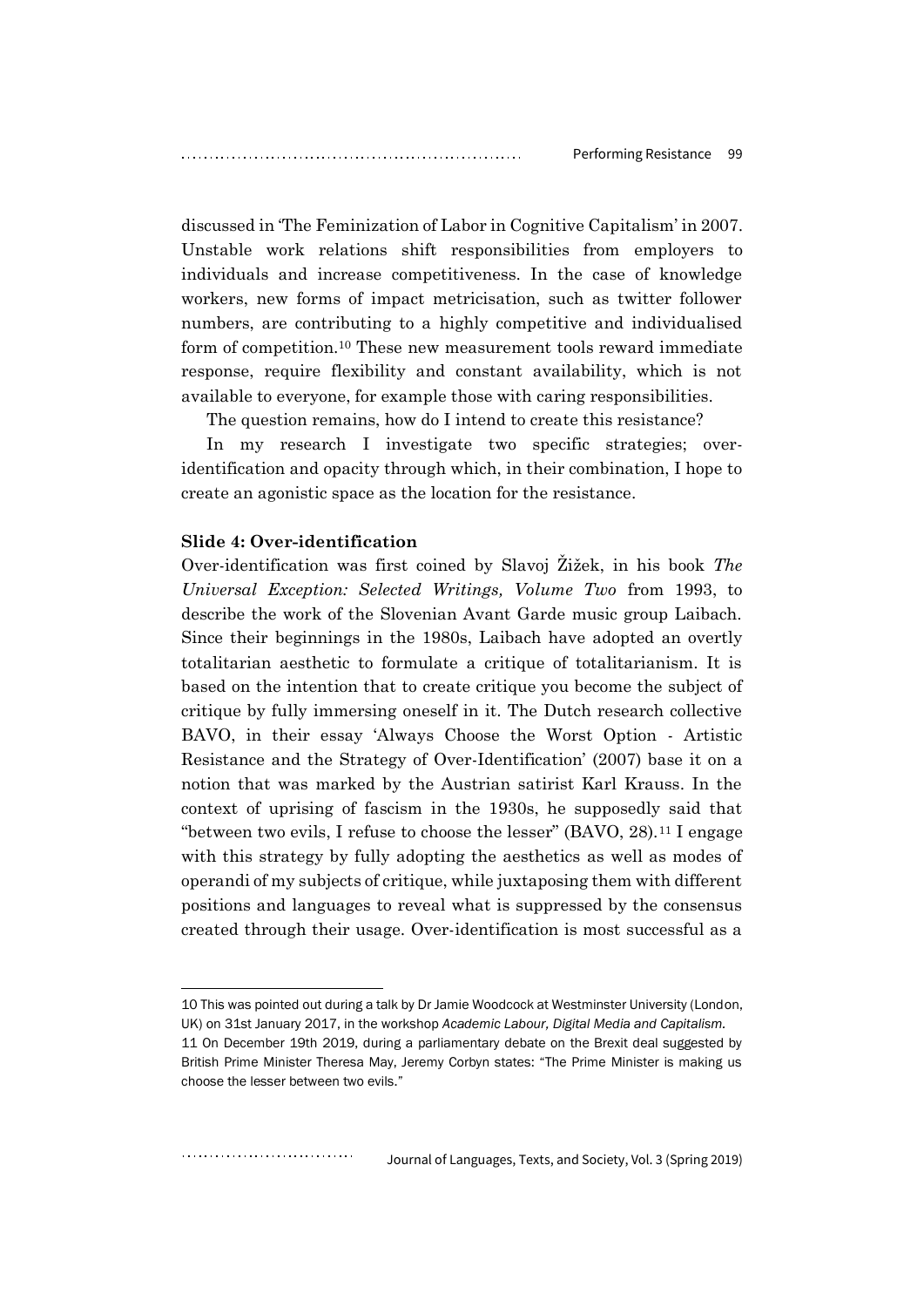| 100 D. Ackerl |  |
|---------------|--|
|---------------|--|

strategy when critique and subject of critique are very close, so it becomes believable.

*(Seven minutes = one PechaKucha)*

#### **Slide 5**

The most famous and well-known example for applying a variation of this strategy, is Charlie Chaplin in *The Great Dictator* (1940).<sup>12</sup> In short, Chaplin and his subject of critique shared the same moustache, were born in the same week in the same year and both were small men who rose from poverty to world fame.

#### **Slide 6: Opacity**

I use opacity as a tool to blur a clear position in the presentations. It was first introduced by the Martiniquais philosopher Édouard Glissant in his *Poetics of Relations* (1997) wherein he conceptualized a theory of racism and how it can be avoided.13

My intention in combining these two strategies in my work is to create a constant moment of paradoxical productivity in which not everything is true but real. The intention behind taking this approach is to not allow the work to be categorised as a mere critique of something, as this would make it fit perfectly into a post-Fordist circle of value production. But rather it is as an act of avoiding categorisation and eventual concretion.

#### **Slide 7: Aims**

 $\overline{\phantom{a}}$ 

My aim is to offer a critical artistic position within the practice by:

13 Glissant (1987) writes

Journal of Languages, Texts, and Society, Vol. 3 (Spring 2019)

<sup>12</sup> In the final speech at the end of *The Great Dictator* (1940), Chaplin states:

Don't give yourselves to these unnatural men - machine men with machine minds and machine hearts! You are not machines! You are not cattle! You are men! You have the love of humanity in your hearts! You don't hate! Only the unloved hate - the unloved and the unnatural! Soldiers! Don't fight for slavery! Fight for liberty!

As far as I'm concerned, a person has the right to be opaque. That doesn't stop me from liking that person, it doesn't stop me from working with him, hanging out with him, etc. A racist is someone who refuses what he doesn't understand. I can accept what I don't understand (185).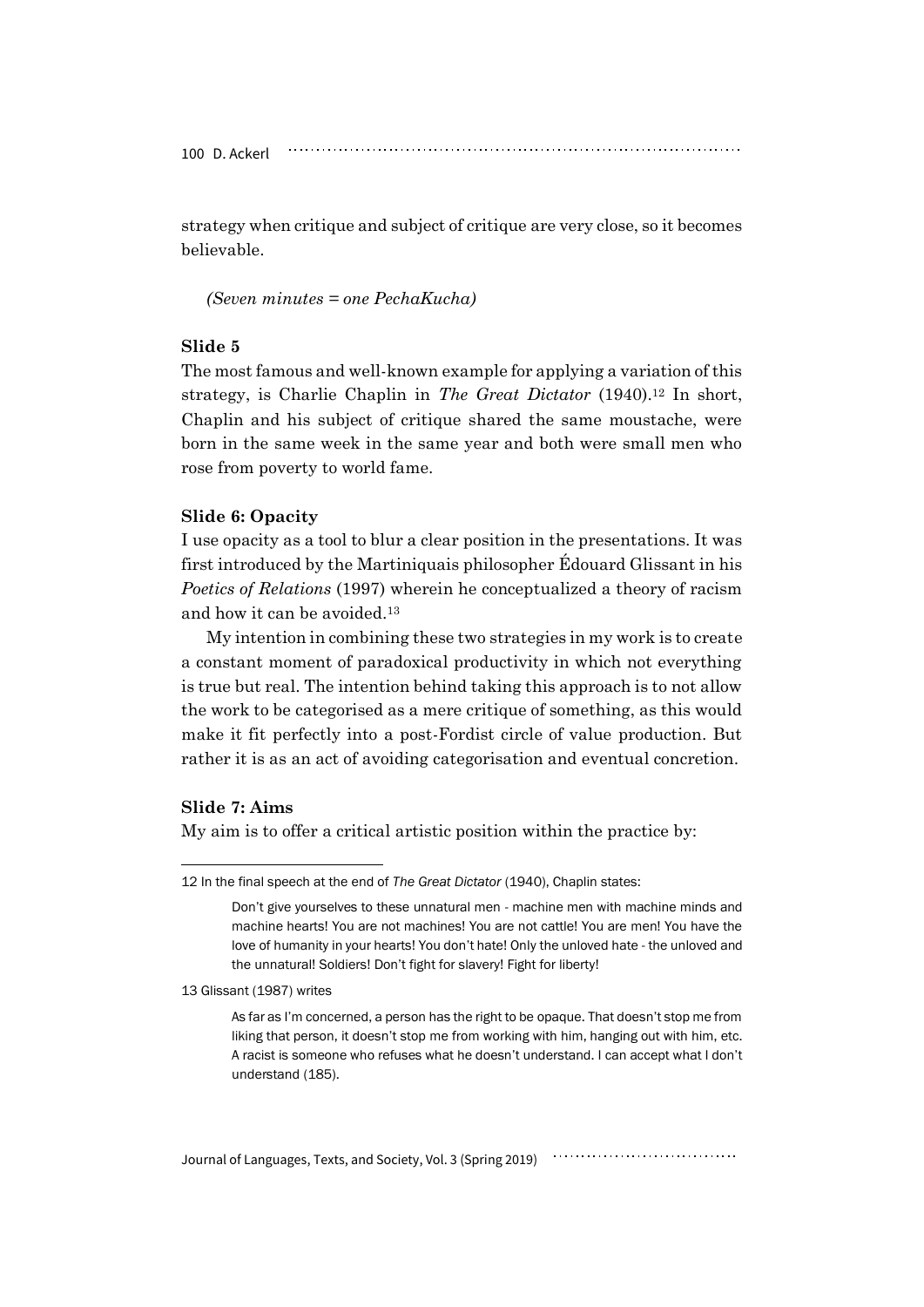- 1. creating affect towards the audience in the moment of their encounter with the performance,
- 2. withdrawing from modes of coercion within post-Fordist production.

Disclaimer: Please note, I do not aim to convert anyone but to create constant contradiction as the aim of my artistic efficacy (Bishop 2010).

#### **Slide 8: PRACTICE**

#### **Slide 9:** *VIVA 2023*

Like my presentation today, which is towards the end of my practicebased research, the subject of critique of my first performance within my practice-based PhD was the circumstances in which it was embedded in. It was part of my first-year PhD student exhibition at Chelsea College of Art in March 2016. As part of the show, I 'staged' the end of my PhD, my Viva. At that point in time, I expected it to take place at the very last opportunity of my part-time studies in the year 2023, hence the title *VIVA 2023*. With no funding in place, a referendum on the question if the UK should stay or leave the EU ahead, in the performance, I first presented a fictional but to this date accurate future scenario of political and economic circumstances influencing the almost failed completion of my research degree in the year 2023. These circumstances included:

 $\bullet$  Brexit,  $^{14}$ 

 $\overline{\phantom{a}}$ 

The Jewish war! The Führer didn't come up with this idea, he had certainly never heard of Flavius Josephus, he simply noticed one day in the newspaper or in shop window that the Jew Feuchtwanger had written a novel called *Der jüdische Krieg* (The Jewish war). (Published in England in 1932 under the title Josephus). It is probably like this with all the words and expressions of the LTI: England is no longer an island, *Vermassung* {deindividualisation}, *Versteppung* {to turn into steppes}, *Einmaligkeit* {uniqueness}, *Untermenschentum* {subhumanity} etc. – they have all been appropriated from

<sup>14</sup> According to a BBC article (Moseley, 2016) and the OED, 'Brexit' was first coined by Peter Wilding who is the founder and director of the "British Influence" think tank - which campaigned for the UK to Remain in the EU in the June 2016 referendum. He used it as early as 2012 before David Cameron even announced that there was going to be a referendum. Next to its continuing use in media coverage up until today, Brexit was also frequently used by Donald Trump during his successful US presidential campaign. In chapter 26 "The Jewish war" Klemperer (2000) writes in 1947: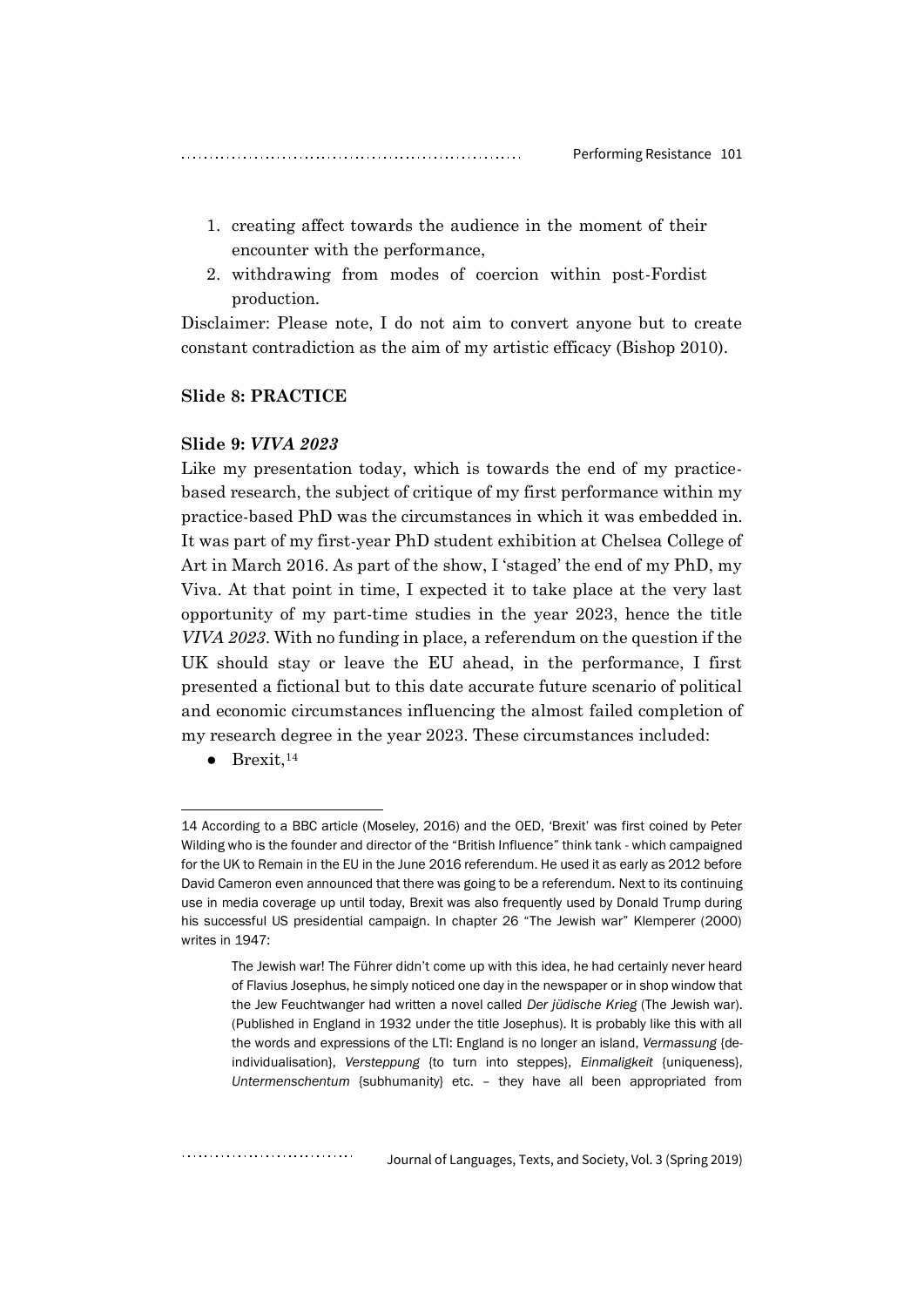- $\bullet$  the failure of the Tory government in the negotiations,  $15$
- the demand for a second referendum, and
- the election of Jeremy Corbyn as Prime Minister.

I stage *VIVA 2023* via a Skype conference call with two examiners who were also enacted by myself in a pre-recorded video. To the audience I declare that in 2023 examiners won't be flown in anymore while at the same time, shared office space will be replaced by working from home. In a triangle conversation during *VIVA 2023*, sometimes interrupted by the noise of the washing machine in the background of one of the examiners, we discuss the intention of my research project and how it almost failed.

## **Slide 10**<sup>16</sup>

 $\overline{a}$ 

The performance was a success in terms of applause at the end; the research student community and staff applauded the Brexit critique and my intention to defy it in my 'fictional' future scenario. From an overidentification perspective, my full immersion with the hyper-networked precarious female young academic was very believable. Looking at it from the perspective of opacity, it is less clear. In fact, very little was left opaque in this performance to the audience; except for the result of my Viva. It was clear that it was a performance and it was clear that I

16 I am trying to show to the audience the documentation of this performance. Unfortunately, I cannot do so online as my laptop is not connected to a WiFi network.

Journal of Languages, Texts, and Society, Vol. 3 (Spring 2019)

secluded corners of intimate, technical or group- specific usage and were contaminated through and through with Nazi ideology. (173)

<sup>15</sup> In "From the Great Movement Forward" Klemperer (2000) describes the increased usage of cover-up words used within the LTI as the war progressed and a defeat of Germany was becoming more likely. He writes in 1947:

This multitude of cover-up words is all the more extra ordinary given that it is in stark contrast to the general, innate and essential poverty of the LTI. (…) This circumspect way of describing this crisis was adequate for a very long time because, in complete contrast to the customary German *Blitzkrieg*, the enemy only engaged in 'snail like offensives', and only made headway at a 'snail's pace'. Only during the last year of the war, when the catastrophe could no longer be concealed, was it given a more complicit name, albeit one that still amounted to a cover-up: defeats were now termed 'crises', but the word never appeared on its own. Attention was always either directed away from Germany to the 'global crises' or the 'crisis facing western civilization', or alternatively a phrase was used which very quickly became stereotypical – 'a crisis under control'. (229)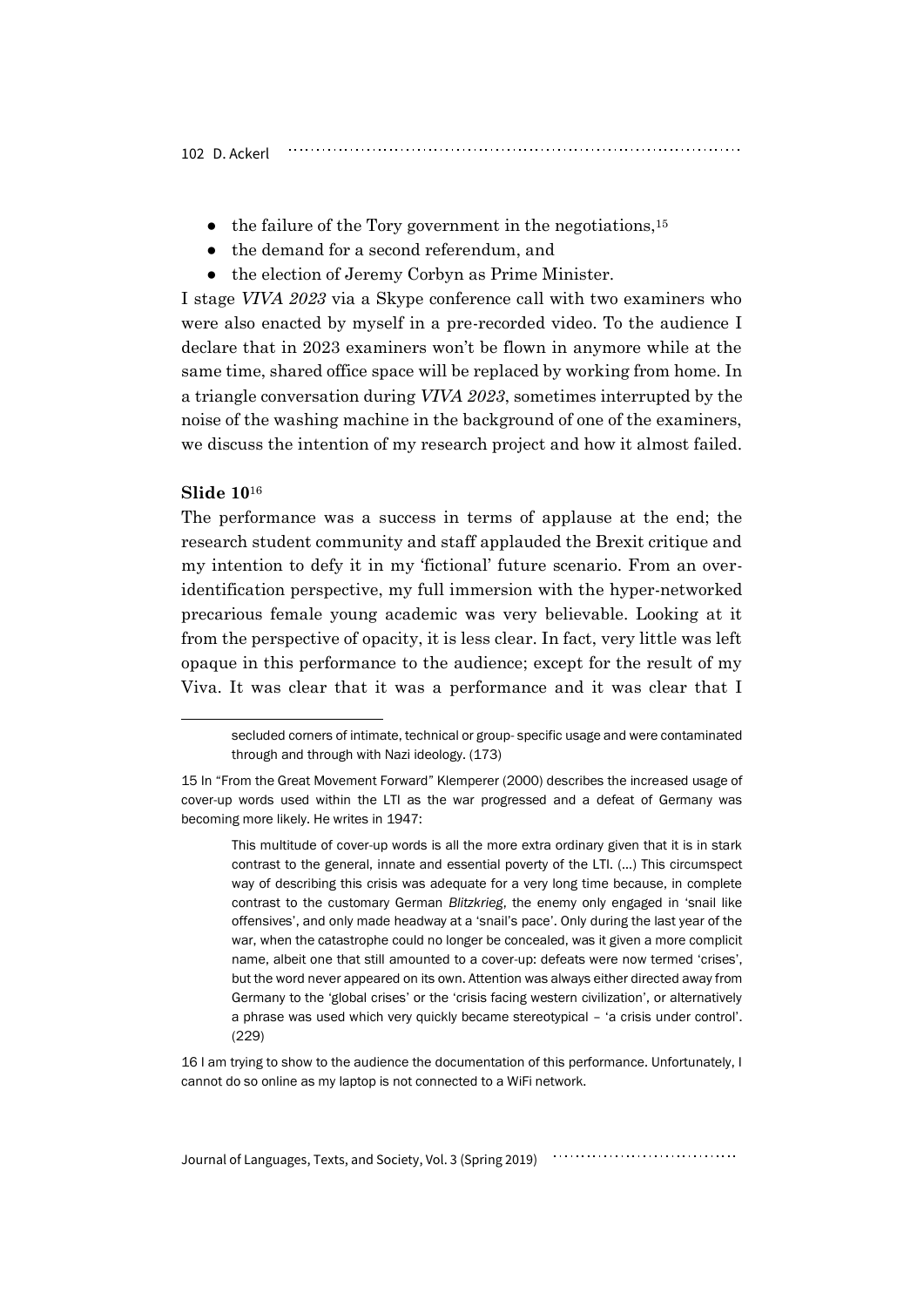thought Brexit was going to have severe consequences for the UK and my research degree, further decreasing my own prospects to ever receive any funding for it. Taking into account the category of 'impact', this performance eventually failed on multiple layers but mainly because the recipients of the critique were one-hundred percent academic.17

#### *(Fifteen minutes = two PechaKucha)*

#### **Slide 11:** Vacanzeromane2016.tumblr.com

The second example of my practice that I present, was produced only a few months after *VIVA 2023,* in July 2016 during a research residency at the British School in Rome, Italy. This four-week residency was an award I received from my university. In the three months between the residency and the staging of *VIVA 2023*, Brexit actually happened and was accompanied by a row of resignations including then Prime Minister David Cameron. During the residency I produced a series of seven video speeches, starting with a Declaration of Independence, followed by six resignations from different positions:

1. artist

 $\overline{a}$ 

- 2. feminist
- 3. art critic
- 4. culture and

5. the head of the English Football team.

The sixth resignation was the resignation from all resignations. Over the timeframe of two weeks I regularly posted a video within a two day interval, all of which can be still watched on the blog called vacanzeromane2016.tumblr.com.

<sup>17</sup> In 'The curse of the superlative' Klemperer (2000) writes in 1947: *Tout se tient* as the French say, everything hangs together. The expression '*hundertprozentig* {100 per cent}' comes directly from America and goes back to the title of a novel by Upton Sinclair which was widely read in German translation; throughout the twelve years it was on everybody's lips and I often heard the adjunct 'Stay clear of that chap, he's a 150-per-center!' And yet, it is precisely this most indisputable of Americanisms that has to be set against most basic demand and keyword of Nazism – '*total*' (218).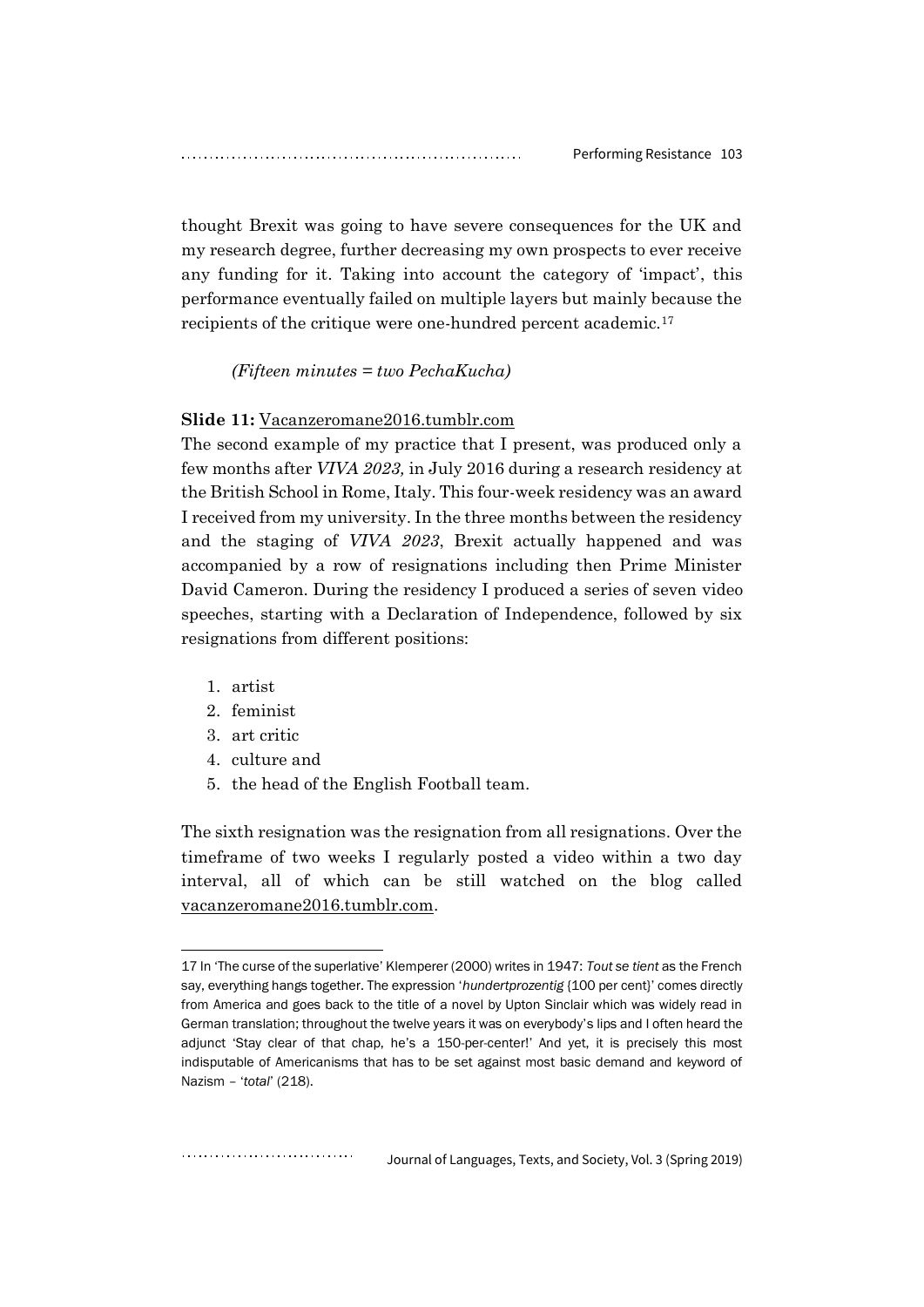## **Slide 12**

The title of the work is derived from the Italian version of the famous Hollywood classic *Roman Holiday* (1954), for which Audrey Hepburn received the Oscar for best performance.

## **Slide 13**

In this work, despite the overt staging of adapted resignation speeches by men, I actually over-identify with Samantha Cameron rather than David Cameron. I empathized with her on the day of her husband's resignation, because she was the silent witness in the background wearing a stylish summer dress.

## **Slide 14**

In each video work produced during the residency, I am present in the front and the background of the video. I witness my own resignation as a tourist in Rome, taking selfies in the background. I performed a decoy speaking in the front, being a form of distraction as well as an act of feminist appropriation. While speaking in the front, I am wearing a red blazer and a white shirt; in the background, I am wearing a variety of my favourite summer dresses. The red blazer functions, as pointed out by the aforementioned article in the *Hamburger Abendblatt*, to signify assertiveness among female politicians.18

## **Slide 15**

 $\overline{a}$ 

The speeches can be followed up on the blog, including Wikipedia links to the buildings in the background. They are all adapted versions of already existing texts; for example the resignation speech of Pope Benedict in Latin (2008), where I replaced *freres* (brothers) with *sorores* (sisters). The adaptation always includes the insertion of women in the texts in which they were completely absent before like in several countries' Declaration of Independence. The work mainly circulated

Journal of Languages, Texts, and Society, Vol. 3 (Spring 2019) . . . . . . . . . . . .

<sup>18</sup> In the course of Brexit negotiations, Theresa May was wearing a red blazer when meeting with EU leaders at the Salzburg Summit in September 2018 (See *The Times*, 2018).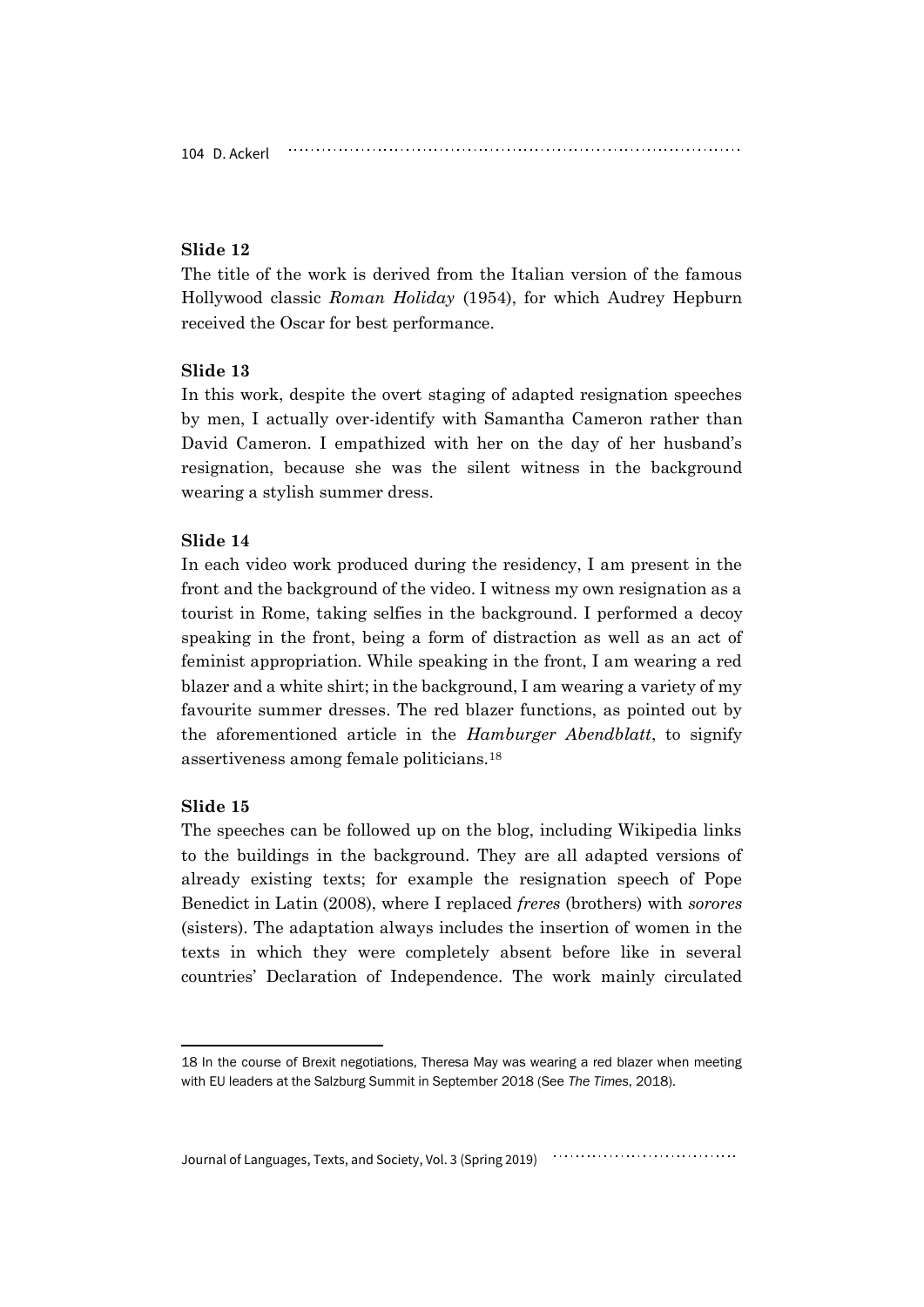online within my own network, potentially limiting its own impact beyond academia.

## **Slide 16:** October 2017.

The turning point in my research.

From October 2017, after two years of self-funded part-time studies, I received a doctoral research award. Suddenly I got overwhelmed by the responsibility of being accountable to the taxpayer. How to justify the taxpayer financing a research project that intends to create a critique of the very same system? Where was the impact that I was promising to create in my application for the funding? Where was the evidence? And what is going to happen once the funding runs out? As pointed out at the beginning, this is an issue that concerns many researchers. I decided to address it, by immersing myself in impact enhancing measures and strengthening my research profile. I invite everyone in the audience (and the reader) in case they (you) liked my presentation/paper and want to stay in touch to follow me on any of these channels:

Twitter (5676 followers),19 Vimeo (3467 followers), Instagram (543320 followers), Other sharing platforms: Mendeley, YouTube, Aacdemia.eu, Periscope.

 $\overline{a}$ 

*(Twenty minutes = three PechaKucha)*

<sup>19</sup> In Chapter 28 "The language of the victor", Klemperer (2000) writes in 1947: Right at the outset, when a few Jewish periodicals were still being published, I once read the following title of a funeral oration: 'In memory of our leader {Führer} Levinstein'. The Führer in

this case was the chairman of a community. (196)

<sup>20</sup> According to Samuel W. Mitcham in *Why Hitler?: The Genesis of the Nazi Reich* from 1996, Hitler's membership number as part of German Workers party (DAP) was 555 even though in reality he had been the 55th Member. Their trick was to start the counting at the number 501 in order to make the party appear larger (67). Thanks to the peer reviewer for pointing that out.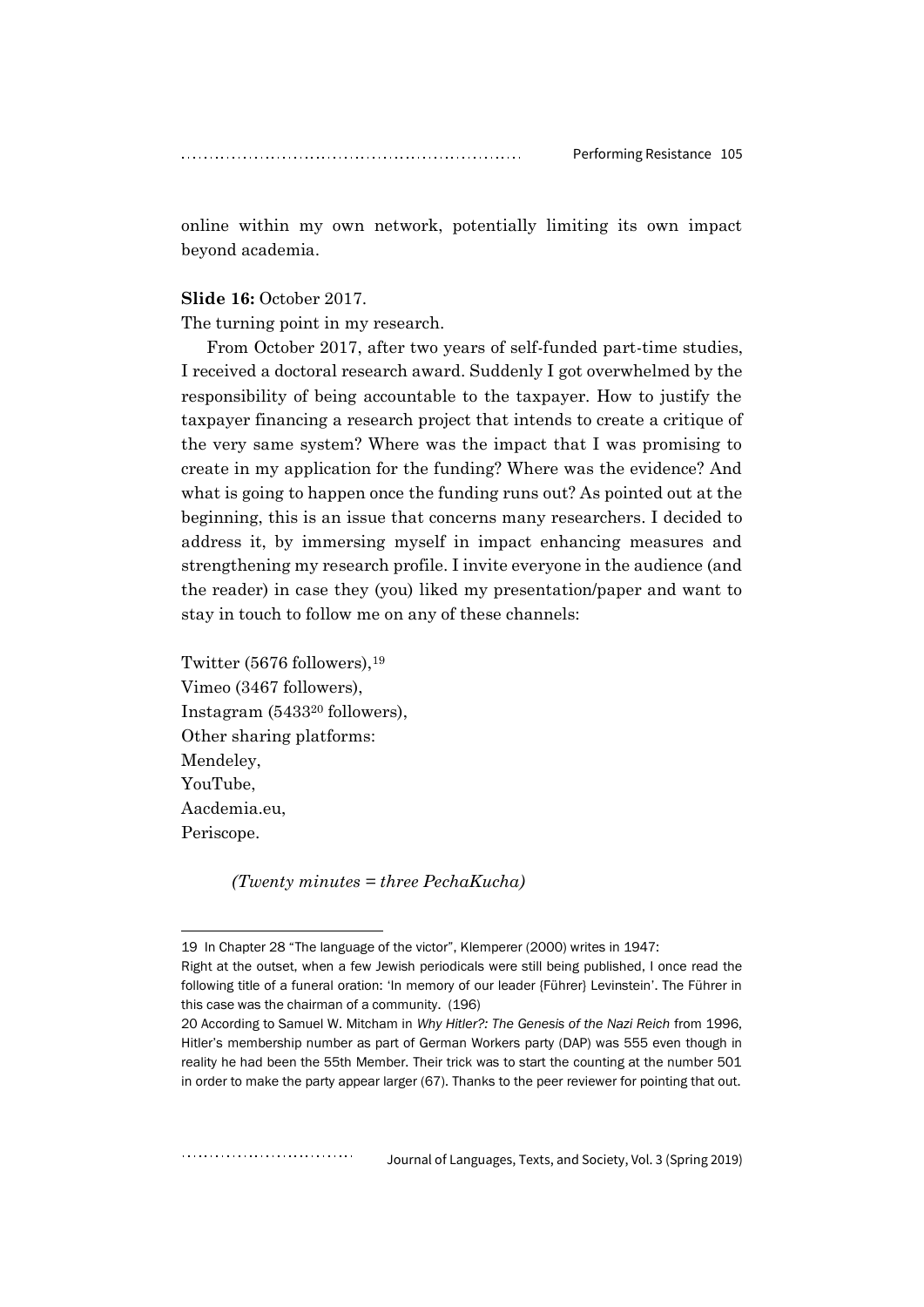#### Q&A

My twenty minutes for presenting are over and now the ten minutes of Q&A where the conference audience can question the presented materials are about to start. At this point I have to thank the organizers of the conference and the panel chair, for doing such a great job in organizing the panels and the conference altogether. After attending several conferences throughout my PhD, I experienced a lot of issues with time keeping and not enough time for Q&A or unevenly distributed time among presenters, and in this case, it was flawless. Please note that the following account of the Q&A is based on notes taken afterwards and no other recordings have been made during the Q&A.

**Question 1: So the point of the strategy is to create a critique of social media by fully immersing yourself in it by using it?** 

Answer: It is the very exaggeration that makes the critique visible.

**Follow up question: Why recruiting so many followers? And what happens with the network afterwards? Once the research project is over?**

A: In order to disrupt a network, one needs a network. But I also have the hope that once followers realize that what they have been following is fake that they might withdraw from these networks or at least change the attitude towards it.

Comment: Academic Twitter is used by many female academics as it allows them to jump hierarchy ladders that are in place in academia otherwise. So what about the advantages of academic twitter?

A: It is still exclusive to a certain age group of academics and we also have to take into consideration the price we pay for this when considering who gets really heard on these platforms; those already in power like the POTUS. Like I said in my presentation, my intentions are not to create conversion in anyone in the audience but rather to reveal through contradiction as well as raising the question of what can we really perceive as truth when it is right in front of us and how are we complicit in an economy where hyper-self-promotion feeds into post-Fordist modes of value creation based to great extent on free labour. In the end this is not a black and white case but it is important to look at the grey areas and how we are part of it.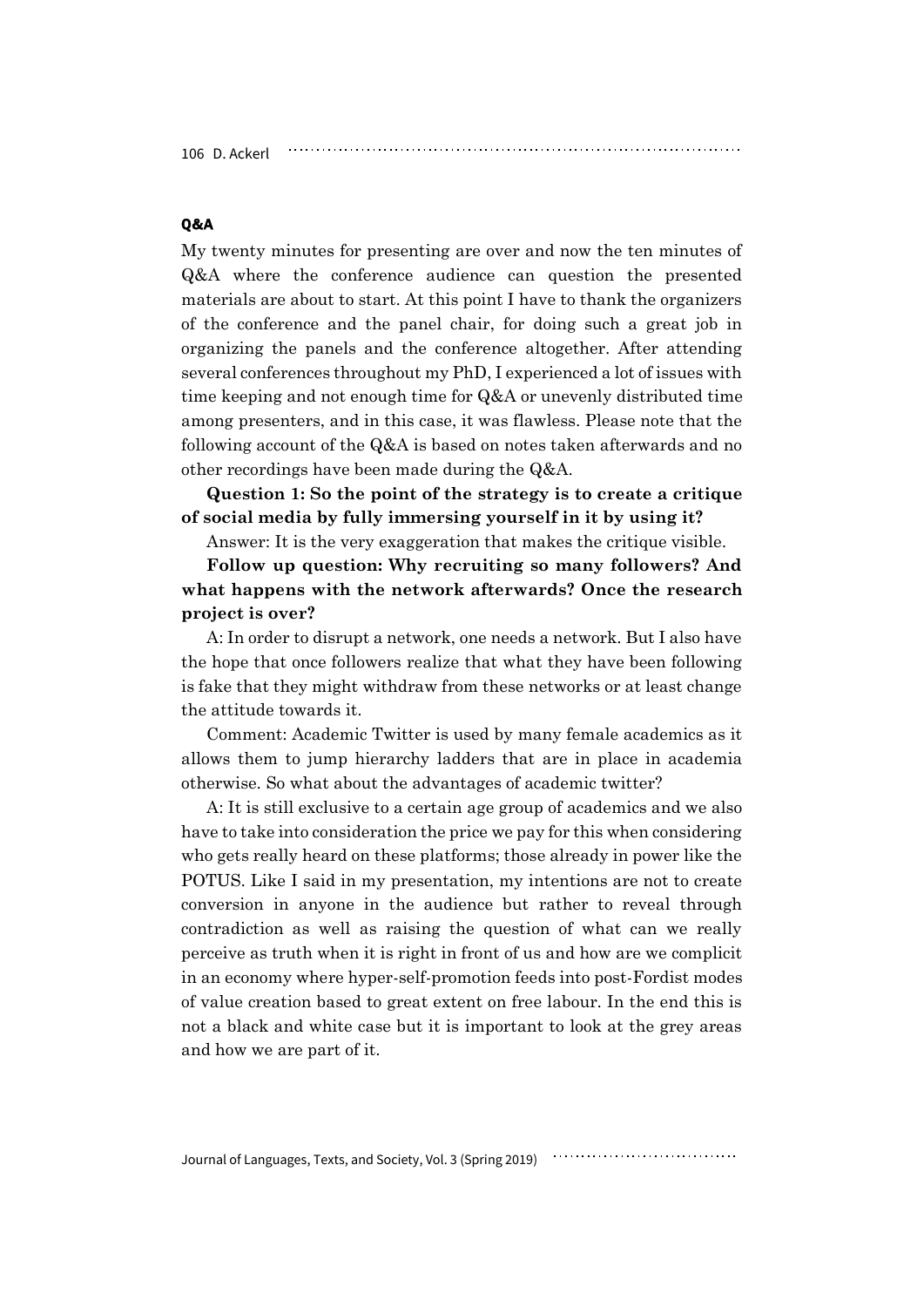## **Q: Why only performing in front of academics? How about schools?**

A: A valid question, especially in regards of the very category of impact which eventually would solve my sustaining issue of evidencing it. I actually already worked as a speaker in High schools talking about banking and finances. This was a very eye-opening experience to me but also showed me how challenging this environment is. For now, I choose consciously academia as my audience, as this is my current circle of peers that I want to address even if it does not tick the impact box.

# **Q** *(final question)***: What is the difference between parody and self-parody?**

A: I guess parody is when everyone knows that it is staged, the difference between the parody and the subject of the parody is clear. Here it is ridiculed to an extreme. Self-parody, well is it a parody of the self?21 Actually, I am not entirely sure how to answer that.

#### End of Q&A.

 $\overline{a}$ 

I enjoyed the questions and the discussion that came up. The entire session is over now, and the next coffee break is up before the next session of panels which are scheduled in parallel. When I made the strategic decision to use conferences as the sites of investigation for my research,

<sup>21</sup> In chapter 28 "The language of the victor", Klemperer (2000) describes what happened to Dr P, a colleague of his Jewish doctor. He writes:

Prior to 1933, Dr. P. had felt himself to be a German and a doctor, nothing more and nothing less, and wasted no time thinking about the problems of religion or race, he had held Nazism to be a delusion or an illness which would pass without a dire catastrophe. Now he had been thrown out of his job entirely, worked as a forced labourer in a factory, and was the foreman of a group to which I belonged for a long time. Here his bitterness expressed itself in a strange way. He appropriated all of the Nazi's anti-Jewish expressions, and especially those of Hitler, and uttered them so incessantly that he himself could probably no longer judge to what extent he was ridiculing either the Führer himself, or whether this self-deprecating way of speaking had simply become second nature. (…) We put up with his quirks, or rather obsessions, of our foreman sometimes with a sense of humour, sometimes with resignation. To me it seemed symbolic to the whole subjugation of the Jews. (…) Had this enslavement only surfaced in everyday speech it would at least have been understandable; one is less careful about what one says there, is more dependent on what is constantly in front of one's very eyes and ringing in ones ears (194-95).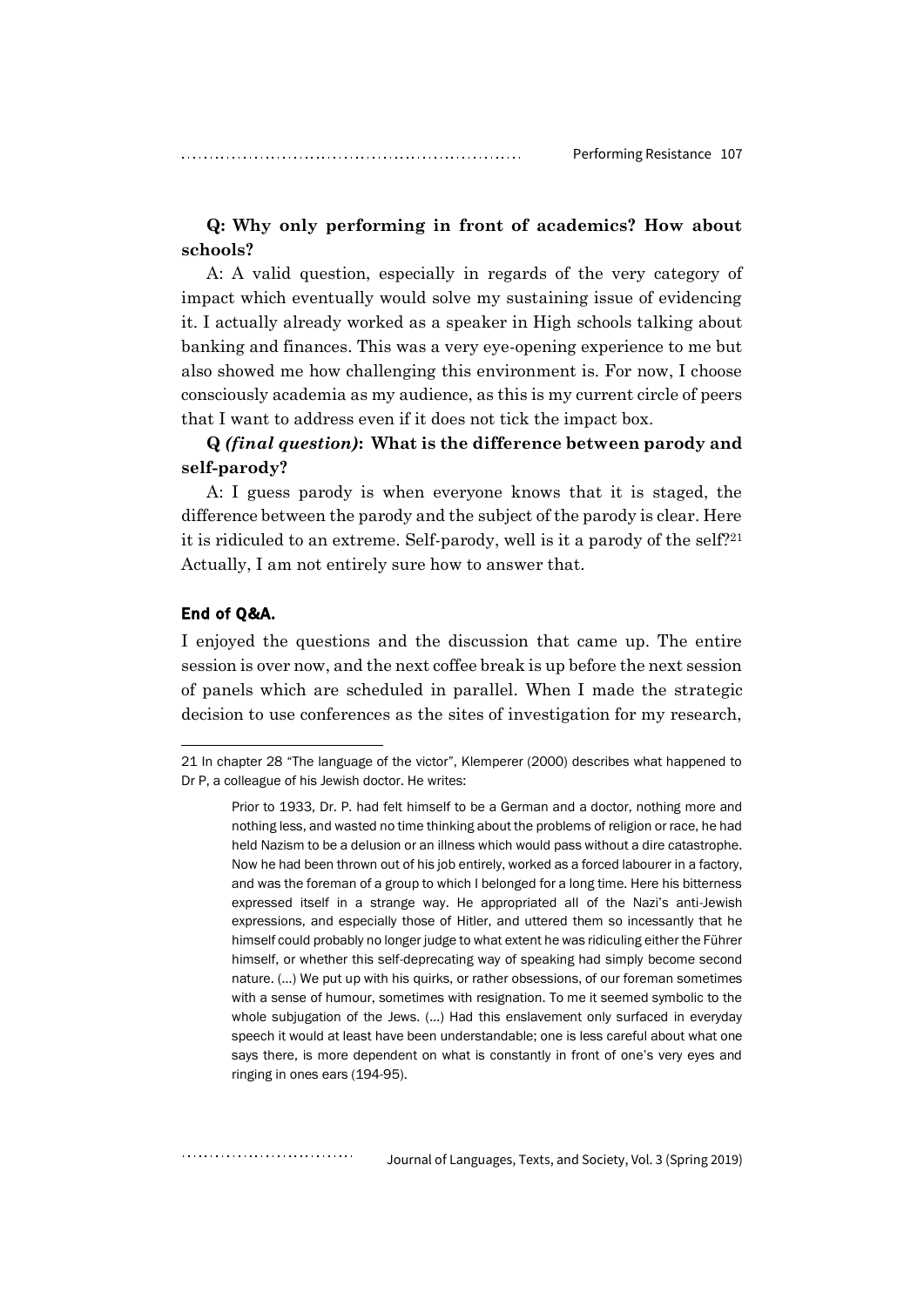|--|--|--|

I also had to make a decision if I use the conference only as a form of rhetoric through the PowerPoint presentation or as an entire structure of power and display that I use for creating a productive paradox. In this case the answer was determined by the time limit of the coffee break and the fact that I had to catch a pre-booked very expensive privatized train from Nottingham back to London, leaving before the conference ends.

#### WORKS CITED

- Bishop, Claire. *Artificial Hells: Participatory Art and the Politics of Spectatorship*. Verso, 2012.
- Brennan, Teresa, *The Transmission of Affect.* Ithaca, N.Y., London: Cornell University Press, 2003.
- Dean, Jodi. 'Communicative Capitalism: Circulation and the Foreclosure of Politics'. *Cultural Politics*, vol. 1, no. 1, 2005, pp. 51–74.
- Dean, Jodi. 'Affective Networks', *MediaTropes*, vol. 2, no. 2, 2010, pp. 19– 44.
- Fengler, Vera. "Das Neue Modische Selbstwusstsein der Kanzlerin", *Hamburger Abendblatt*, April, 12, 2017.
- Gallup, Sean. "Salzburg: Brittle, Blunt May Had No Inkling of the Ambush Ahead at EU Summit", *The Times*, September, 21, 2018.
- Morini, Cristina, and Andrea Fumagalli, 'Life Put to Work: Towards a Life Theory of Value', *Ephemera: Theory & Politics in Organization*, no. 10, 2010, 234–252.
- Fumagalli, Andrea, and Stefano Lucarelli. A Model of Cognitive Capitalism: A Preliminary Analysis, *European Journal of Economic and Social Systems*, vol. 20, no. 1, 2007: pp. 117-33.
- Glissant, Édouard, and Betsy Wing, translator. *Poetics of Relation*. Ann Arbor, MA: University of Michigan Press, 1997.
- Klemperer, Viktor. *The Language of the Third Reich: LTI, Lingua Tertii Imperii ; a Philologist's Notebook*. London, UK: Athlone Press. [1947] 2000.

. . . . . . . . . . . . Journal of Languages, Texts, and Society, Vol. 3 (Spring 2019)